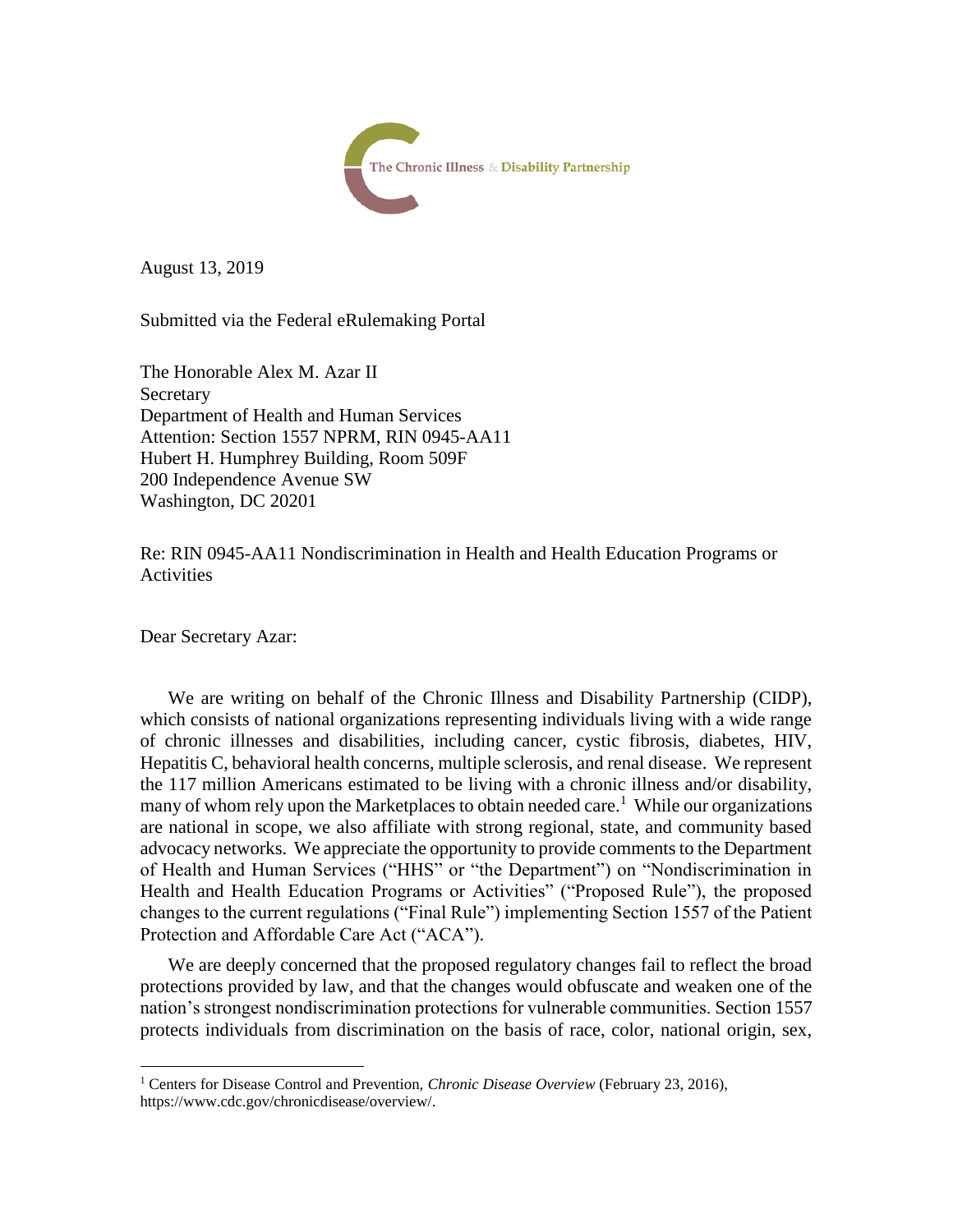age, and disability in certain health programs or activities by incorporating four civil rights laws. <sup>2</sup> Section 1557 protects against intersectional discrimination, or discrimination based on multiple protected characteristics, by allowing people to file complaints of such discrimination with an enforcement agency. While the Department does not have authority to change law, the Proposed Rule attempts to change implementation in a way that is contrary to the plain language of the law and, if finalized, would create a vague, unworkable rule with significant impacts on people living with chronic illnesses and disabilities, lesbian, gay, bisexual, transgender, and queer ("LGBTQ") people, people who need reproductive health care (including abortion), women of color, and people whose primary language is not English – all people who already experience significant barriers when accessing health care.

Given the numerous uncertainties and flaws that arise from the Proposed Rule, CIDP strongly urges the Department to rescind its proposal in its entirety and avoid a devastating misinterpretation of a key nondiscrimination provision that has and continues to protect people in a wide range of health programs and activities.

# **I. The Department impermissibly narrows the scope of nondiscrimination regulations by limiting the types of covered entities that will be subject to Section 1557 enforcement.**

The Proposed Rule dramatically narrows the scope of the Department's Section 1557 enforcement by applying inappropriate restrictions to the types of health programs and activities that must comply with the nondiscrimination provision of the ACA. By carving out entities who are not principally engaged in the business of providing health care services, HHS proposes a limited understanding of a "health program or activity," unnecessarily distinguishing "health insurance" from "health care."<sup>3</sup> For people living with significant medical conditions, consistent access to affordable and nondiscriminatory health insurance is often the *only* way to access the health care needed to manage chronic conditions. The coverage and design of health insurance can have a significant impact on health care access and health outcomes for people living with major illness.<sup>4</sup>

 $\overline{\phantom{a}}$ 

https://www.rand.org/content/dam/rand/pubs/tools/TL200/TL221/

<sup>&</sup>lt;sup>2</sup> Patient Protection and Affordable Care §1557, 42 U.S.C. §18116.

 $3$  The Department chose to forgo such a distinction when proposing changes to regulations protecting religious refusals in health care settings, defining a health program or activity to include "the provision or administration of any . . . health related insurance coverage . . . or any other service related to health or wellness . . . through insurance, or otherwise." Protecting Statutory Conscience Rights in Health Care; Delegations of Authority, 83 Fed. Reg. 3,880, 3,893 (Jan. 26, 2018).

<sup>4</sup> Approximately 60% adults in the United States have at least one chronic disease, with 42% of all U.S. adults having two or more chronic conditions. CHRISTINE BUTTORFF, ET AL., RAND CORPORATION, MULTIPLE CHRONIC CONDITIONS IN THE UNITED STATES 6 (2017),

RAND TL221.pdf. Adults living with multiple chronic conditions are more likely to use the health care system, including visiting the emergency room, receiving outpatient care, filling prescriptions, and staying in a hospital for inpatient care. *Id*. at 14. Adults with chronic conditions are also more likely to incur out-ofpocket spending under both public and private insurance, making health plan design and cost-sharing important for financial planning. *Id.* at 17. *See also* JILL BERNSTEIN, ET AL., MATHEMATICA POLICY RESEARCH, HOW DOES INSURANCE COVERAGE IMPROVE HEALTH OUTCOMES (April 2010), available at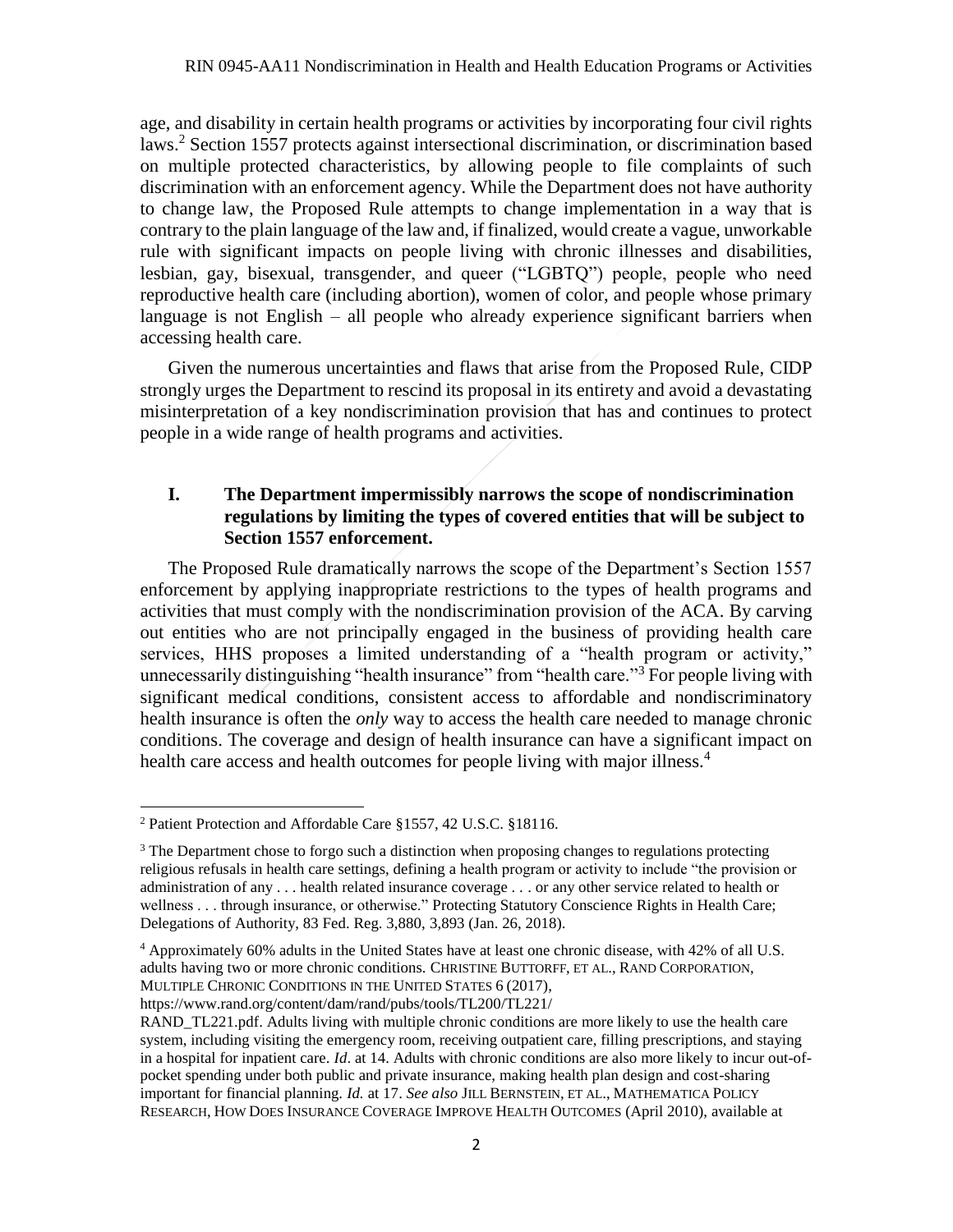The Proposed Rule's attempt to narrow the scope of Section 1557 runs counter to the underlying broad remedial purpose of the statute. Federal civil rights laws governing sexbased discrimination are appropriately given "a sweep as broad as its language."<sup>5</sup> The Civil Rights Restoration Act of 1987 was even enacted to "[r]estore the broad scope of coverage and to clarify the application of" disability-based discrimination law.<sup>6</sup> Moreover, a close reading of the ACA undermines the proposed distinction that health insurance lies outside of the reach of Section 1557 generally. Within the same statutory section as Section 1557 is a provision adopting the definitions of the Public Health Service Act, 42 U.S.C. § 300gg-91. Those definitions, in turn, describe a wide array of health insurance plans, even using the word "program" as synonymous with "group health plan."<sup>7</sup>

In the Proposed Rule, HHS introduces a convoluted framework to determine whether an entity is considered a covered entity and thus subject to the Department's enforcement of these civil rights protections.<sup>8</sup> These carve outs and distinctions are not only confusing to health programs and activities (who now must expend resources to clarify the required extent of their own compliance), but people living with chronic illnesses and consumers who may not fully understand the intricacies of a health care organization will have difficulty determining when to expect compliance with nondiscrimination protections.

HHS also proposes to redefine the types of federal financial assistance that could make an entity subject to Section 1557 enforcement and the extent to which a covered entity must then comply with regulation. The Proposed Rule would limit the definition of federal financial assistance to money that HHS directly administers.<sup>9</sup> In doing so, some healthrelated federal assistance would no longer subject entities to antidiscrimination protections because HHS only plays a role in (and is not directly responsible for) administering the funding. Such an interpretation is contrary to a plain reading of the statute as Section 1557 not only uses the broad term "Federal financial assistance" (without a modifier to limit financial assistance to that which the Department administers directly) but also includes "credits" as an example of relevant Federal financial assistance.<sup>10</sup>

https://www.mathematica-mpr.com/our-publications-and-findings/publications/how-does-insurancecoverage-improve-health-outcomes; Benjamin D. Sommers, et al., *Health Insurance Coverage and Health – What the Recent Evidence Tells Us*, 377 NEW ENG. J. MED. 586 (2017).

<sup>5</sup> Grove City College v. Bell, 465 U.S. 555, 564 (1983) (quoting North Haven Board of Education v. Bell, 456 U.S. 512, 521 (1982)).

 $6$  Civil Rights Restoration Act of 1987, Pub. L. No. 100-259, 102 Stat. 28 (1988).

<sup>7</sup> 42 U.S.C. § 300gg-91(a)(3).

<sup>&</sup>lt;sup>8</sup> For example, the Proposed Rule suggests that while the Department would expect state Medicaid programs to comply with the Proposed Rule due to receipt of federal financial assistance, it would not require the Centers for Medicare & Medicaid Services to fully comply with Section 1557. Nondiscrimination in Health and Health Education Programs or Activities, 84 Fed. Reg. 27,846, 27,862 (proposed June 14, 2019).

<sup>&</sup>lt;sup>9</sup> The Department notably chose to define federal financial assistance more broadly in other regulations. Protecting Statutory Conscience Rights in Health Care; Delegations of Authority, 84 Fed. Reg. 23,170 (May 21, 2019).

 $10$  The Affordable Care Act helped make health insurance more affordable by providing advanced premium tax credits to most consumers purchasing private insurance on the Marketplace. According to the Proposed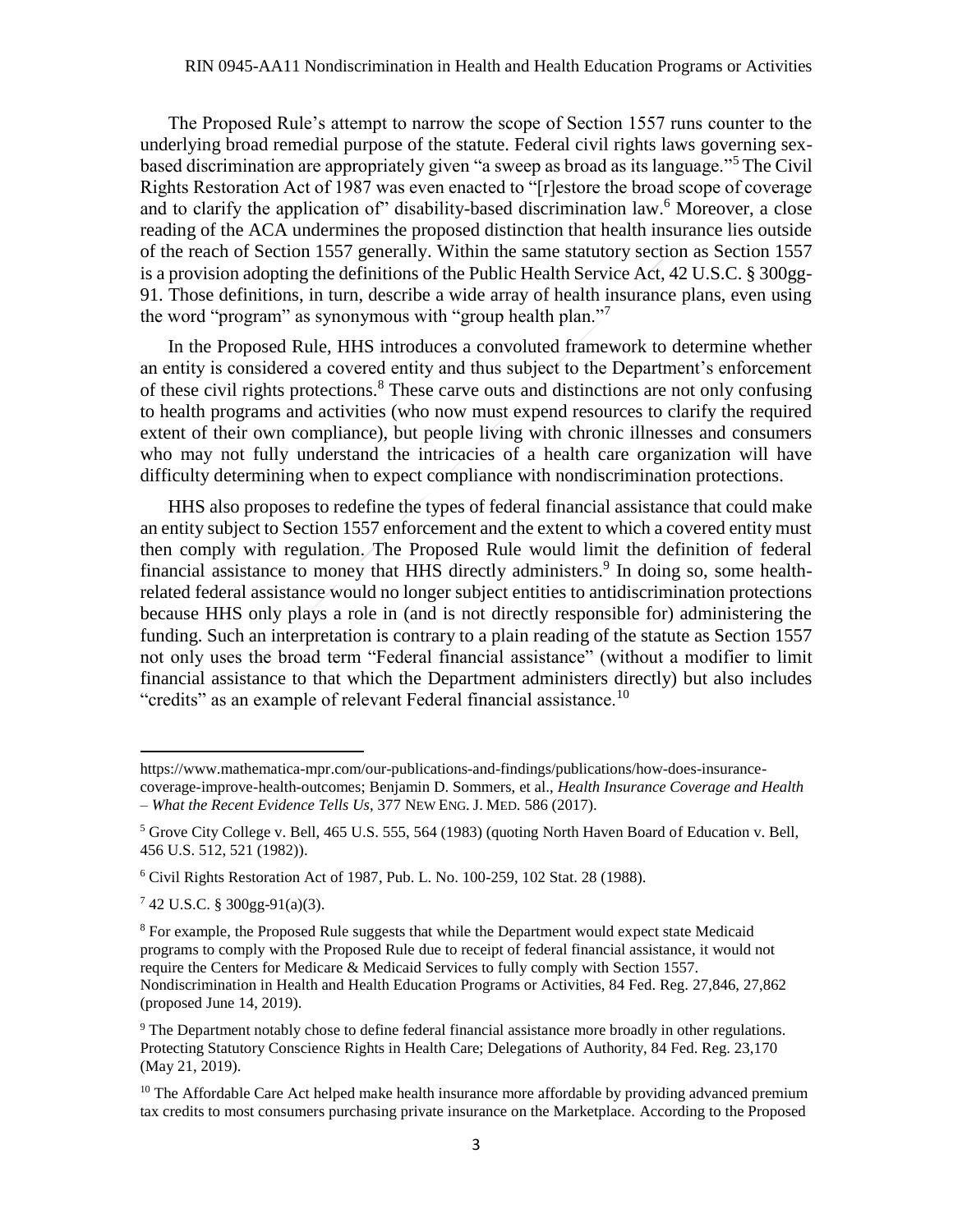Furthermore, the Department proposes to split the operations of entities who are not principally engaged in providing health care services, and only require the operations receiving federal financial assistance to comply with Section 1557 regulations. This interpretation is also contrary to a plain reading of Section 1557, which states that a person shall not "be excluded from participation in, be denied the benefits of, or be subjected to discrimination under, any health program or activity, *any part of which* is receiving Federal financial assistance[.]"<sup>11</sup> By keeping "any health program or activity" as the object of the sentence and not "any part of a health program or activity which receives Federal financial assistance," the statute clearly indicates that the receipt of federal financial assistance in one part of a covered entity will subject the larger entity to Section 1557.

If these inaccurate interpretations of Section 1557 are finalized, people living with chronic illness will have difficulty knowing when and to what extent an entity must comply with federal regulations. People living with significant health needs require access to health programs and affordable health care plans that do not openly discriminate against members due to their race, color, national origin, sex (including gender identity, sexual orientation, and sex stereotypes; and pregnancy, childbirth, and related medical conditions), age, and disability. When they do not have access to affordable, non-discriminatory health care coverage, people living with chronic illnesses and disabilities face medical debt, are unable to access specialist care, and have difficulty managing their chronic conditions. Additionally, the proposed changes would be unduly burdensome on consumers who would have to follow a vague, illogical scheme to determine when and where they can file complaints with HHS about discrimination in health settings.

# **II. The Department's proposed deletion of provisions that explicitly describe prohibited discriminatory practices would make the regulations vague and burdensome for people living with chronic illnesses and disabilities, and fails to include adequate discussion regarding whether proposed deletions are indicative of shifts in policy.**

The Proposed Rule eliminates key provisions in the Final Rule and unnecessarily and inappropriately burdens people living with chronic illnesses and disabilities. People living with chronic illnesses regularly face discrimination in health care settings, including the refusal of health care, the provision of lower-quality health care, and the approval of insurance plans that place covered nationally-recommended guideline regimens on the highest cost-sharing tier.<sup>12</sup> The Final Rule clearly describes how certain insurer and

Rule however, such credits would not qualify as federal financial assistance as HHS only plays a role in the administration of the credits.

<sup>&</sup>lt;sup>11</sup> Patient Protection and Affordable Care §1557, 42 U.S.C. §18116 (emphasis added).

<sup>&</sup>lt;sup>12</sup> Health advocates have filed multiple complaints with the Office of Civil Rights highlighting discriminatory practices experienced in health programs and settings. *See, e.g.*, Discrimination Complaint (UPMC Health Plan), Center for Health Law and Policy Innovation of Harvard Law School & AIDS Law Project of Pennsylvania (U.S. Dep't of Health and Human Services), [http://www.chlpi.org/wp](http://www.chlpi.org/wp-content/uploads/2013/12/PA-UPMC.pdf)[content/uploads/2013/12/PA-UPMC.pdf;](http://www.chlpi.org/wp-content/uploads/2013/12/PA-UPMC.pdf) Discrimination Complaint (Independence Blue Cross), Center for Health Law and Policy Innovation of Harvard Law School & AIDS Law Project of Pennsylvania (U.S. Dep't of Health and Human Services), [http://www.chlpi.org/wp-content/uploads/2013/12/PA-IBX.pdf;](http://www.chlpi.org/wp-content/uploads/2013/12/PA-IBX.pdf) Discrimination Complaint (Highmark), Center for Health Law and Policy Innovation of Harvard Law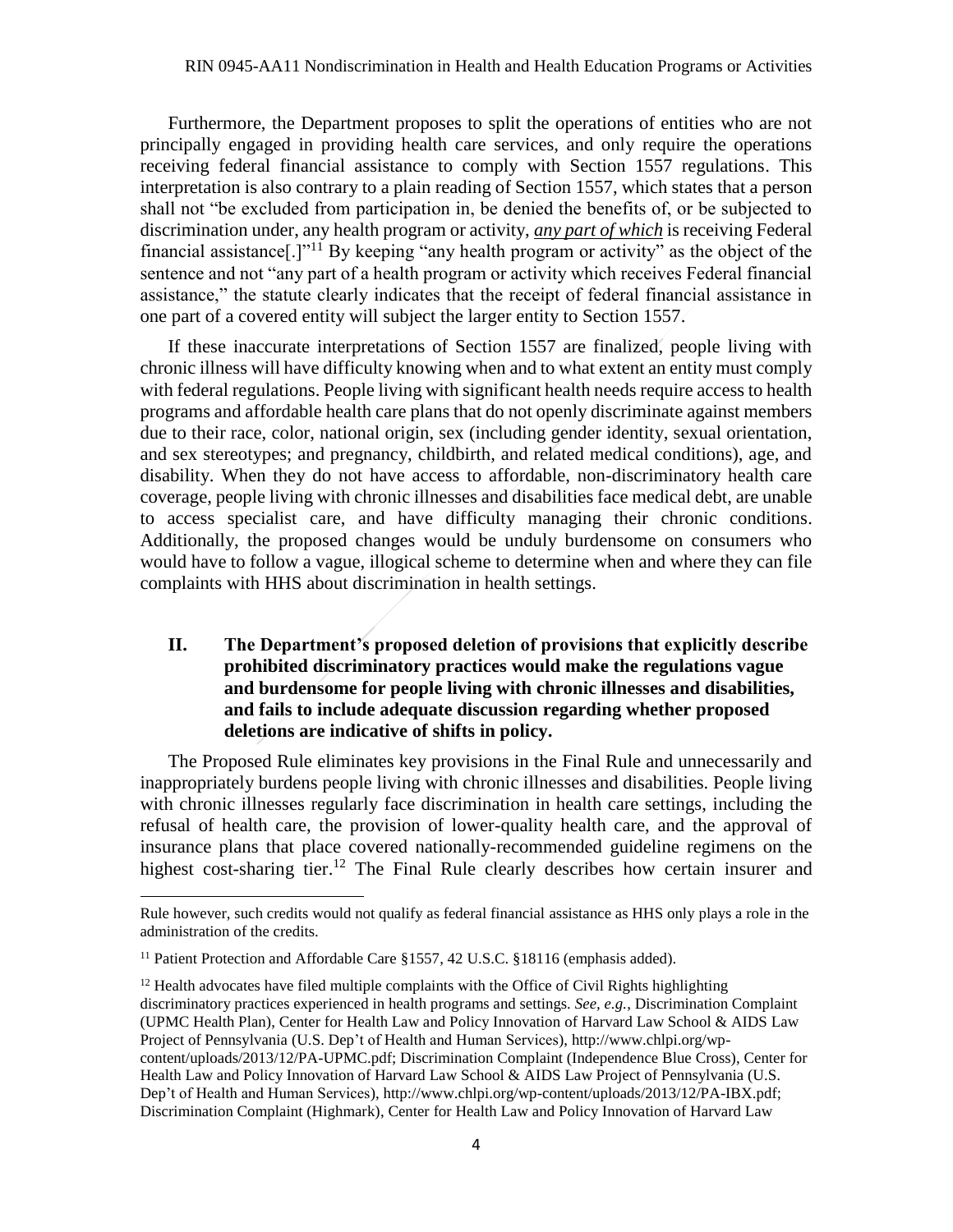provider practices are discriminatory, in violation of Section 1557, including: Section 92.206 "Equal program access on the basis of sex"; Section 92.207 "Nondiscrimination in health-related insurance and other health-related coverage"; Section 92.208 "Employer liability for discrimination in employee health benefit programs"; and Section 92.209 "Nondiscrimination on the basis of association." These sections describe common forms of discrimination on the basis of race, color, national origin, age, disability, and sex.

While proposing to delete entire sections of regulation, the Department neglects to detail whether the deletion of these particular sections reflects a new position that the actions listed, including providing unequal access to programs or activities on the basis of sex, restricting access to gender-appropriate facilities, excluding categories of care in insurance coverage, or mistreating a person due to their partner's identity, will no longer be considered discrimination under Section 1557. People living with chronic illnesses and disabilities, people of color, and LGBTQ people have historically been subject to such discrimination in health settings.<sup>13</sup> Any change in policy regarding enforcement against these discriminatory practices would significantly impact all protected classes.<sup>14</sup>

Without more explanation as to how the deletions reflect HHS' enforcement policies, consumer groups, health providers, and other covered entities – particularly those who regularly serve people living with chronic illnesses and disabilities – are unable to provide complete and robust comment about the Proposed Rule's "balance" or address whether these policy changes are in line with congressional mandate and judicial interpretation, or whether the changes are properly addressed in the Department's regulatory impact analysis. Despite the Department's lack of enforcement towards some forms of discrimination,<sup>15</sup> Section 1557 and the Final Rule have been instrumental in addressing

 $\overline{\phantom{a}}$ 

https://transequality.org/sites/default/files/docs/usts/USTS-Full-Report-Dec17.pdf.

School & AIDS Law Project of Pennsylvania (U.S. Dep't of Health and Human Services),

[http://www.chlpi.org/wp-content/uploads/2013/12/PA-Highmark.pdf;](http://www.chlpi.org/wp-content/uploads/2013/12/PA-Highmark.pdf) Discrimination Complaint, Center for Health Law and Policy Innovation of Harvard Law School & Nashville CARES (U.S. Dep't of Health and Human Services), http://www.chlpi.org/wp-content/uploads/2013/12/TN-Cigna.pdf; National Health Law Program & The AIDS Institute, *Re: Discriminatory Pharmacy Benefits Design in Select Qualified Health Plans Offered in Florida, Administrative Complaint filed with the HHS Office for Civil Rights* (May 28, 2014), https://healthlaw.org/resource/nhelp-and-the-aids-institute-complaint-to-hhs-re-hiv-aidsdiscrimination-by-fl/. These complaints have included instances where insurers have used discriminatory insurance design to sell products on the Marketplace that places most or all of the nationally-recommended front-line medications for HIV on the most expensive cost-sharing tiers (or do not cover them at all).

<sup>13</sup> *See, e.g.* INTERSECTING INJUSTICE: A NATIONAL CALL TO ACTION 62-76 (Lourdes Ashely Hunter, Ashe McGovern & Carla Sutherland eds., 2018), available at

http://socialjusticesexuality.com/intersecting\_injustic[e/;](http://socialjusticesexuality.com/intersecting_injustice/) S.E. JAMES, ET AL., NAT'L CTR. FOR TRANSGENDER EQUALITY, THE REPORT OF THE 2015 U.S. TRANSGENDER SURVEY 247 (2016),

<sup>14</sup> *See generally* Susan Reif, et al., *The Relationship of HIV-related Stigma and Health Care Outcomes in the U.S. Deep South,* AIDS & BEHAVIOR (2019), available at

https://link.springer.com/content/pdf/10.1007%2Fs10461-019-02595-5.pdf; Gina M. Wingood, et al., *HIV Discrimination and the Health of Women Living with HIV*, 46 WOMEN & HEALTH 99 (2007).

<sup>15</sup> *See* Douglas B. Jacobs & Benjamin D. Sommers, *Using Drugs to Discriminate – Adverse Selection in the Insurance Marketplace*, 372 NEW ENG. J. MED. 399 (2015); NATIONAL ALLIANCE OF STATE & TERRITORIAL AIDS DIRECTORS, DISCRIMINATORY DESIGN: HIV TREATMENT IN THE MARKETPLACE (2016), https://www.nastad.org/

sites/default/files/Discriminatory-Design-HIV-Treatment-in-the-Marketplace.pdf. Discriminatory benefit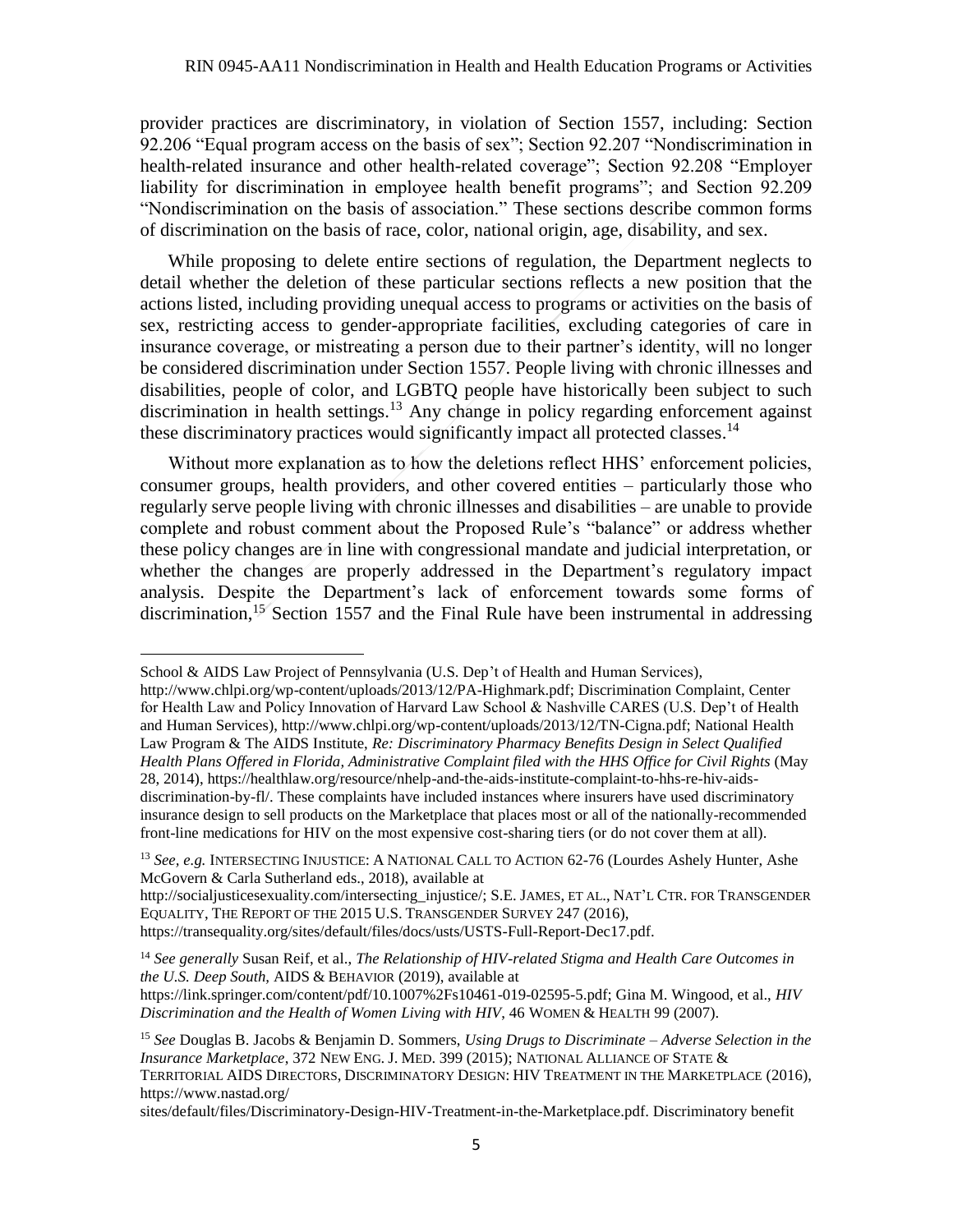many discriminatory practices, including inappropriate provider behavior and conditionbased categorical exclusions in health insurance, <sup>16</sup> and are vital parts of helping address chronic illness in the United States.<sup>17</sup> Changes to these HHS policies would be monumental and deserve adequate clarity and an opportunity for the public to provide meaningful feedback.

# **III. The Department's proposed deletion of provisions specific to sex discrimination are unnecessary, inappropriate, and contrary to law.**

The Proposed Rule removes sections of the Final Rule that provide explicit protections against sex-based discrimination. Sex discrimination in health care has a disproportionate impact on LGBTQ people, women of color, and individuals living at the intersections of multiple identities–resulting in them paying more for health care, receiving improper diagnoses at higher rates, being provided less effective treatments, and sometimes being denied care altogether. As the first broad prohibition against sex-based discrimination in health care, Section 1557 is crucial to ending gender-based discrimination in the health care industry. In addition to personal stories and lived experience, advocacy groups have submitted surveys, studies, and reports documenting discrimination in health care against these communities and their families.<sup>18</sup>

<sup>16</sup> Tovar v. Essentia Health, 342 F. Supp. 3d 947 (D. Minn. 2018); Boyden v. Conlin, 341 F. Supp. 3d 979 (W.D. Wis. 2018); Flack v. Wis. Dep't of Health Serv., 328 F. Supp. 3d 931 (W.D. Wis. 2018); Prescott v. Rady Children's Hosp.-San Diego, 265 F. Supp. 3d 1090 (S.D. Cal. 2017); Rumble v. Fairview Health Serv., 2015 U.S. Dist. LEXIS 31591 (D. Minn. Mar. 16, 2015); Out2Enroll, *Summary of Findings: 2019 Marketplace Plan Compliance with Section 1557*, https://out2enroll.org/out2enroll/wpcontent/uploads/2015/10/Report-on-Trans-Exclusions-in-2019-Marketplace-Plans.pdf; Out2Enroll, *Summary of Findings: 2018 Marketplace Plan Compliance with Section 1557*, https://out2enroll.org/out2enroll/wp-content/uploads/2015/10/Report-on-Trans-Exclusions-in-2018- Marketplace-Plans.pdf; Out2Enroll, *Summary of Findings: 2017 Marketplace Plan Compliance with Section 1557*, https://out2enroll.org/out2enroll/wp-content/uploads/2015/10/Report-on-Trans-Exclusionsin-2017-Marketplace-Plans.pdf; *The Brooklyn Hospital Center Implements Non-Discriminatory Practices to Ensure Equal Care for Transgender Patients*, HHS OCR (July 15, 2015), https://www.hhs.gov/sites/default/files/ocr/civilrights/activities/

agreements/TBHC/statement.pdf.

 $\overline{a}$ 

design (targeting nationally-recommended regimens for people newly diagnosed with HIV) continues to be sanctioned on the 2019 Marketplace.

<sup>&</sup>lt;sup>17</sup> Increased access to these medications and nondiscriminatory medical coverage are crucial to efforts to end the HIV epidemic. AIDS UNITED & ACT NOW: END AIDS, ENDING THE HIV EPIDEMIC IN THE UNITED STATES: A ROADMAP FOR FEDERAL ACTION 40-62 (2018), available at https://www.aidsunited.org/resources/ending-the-hiv-epidemic-in-the-us.

<sup>&</sup>lt;sup>18</sup> The Department's 2013 Request for Information (RIN 0945-ZA01) resulted in over 400 comments, half of which were from transgender individuals sharing their own experiences. Nondiscrimination in Health Programs and Activities, 80 Fed. Reg. 54,172, 54,172 (Sept. 8, 2015). The Department's 2015 Proposed Rule (RIN 0945-AA02) resulted in several thousand comments, many of which were from civil rights/advocacy groups, individuals who had experienced discrimination, medical providers, legal service organizations, and medical-legal partnerships. Nondiscrimination in Health Programs and Activities, 81 Fed. Reg. 31,376, 31,376 (May 18, 2016).

Additional examples of discrimination have been described in the media and in the courtroom. *See* Katelyn Burns, *It sucks to go to the doctor if you're trans*, Vox (June 21, 2019), https://www.vox.com/first-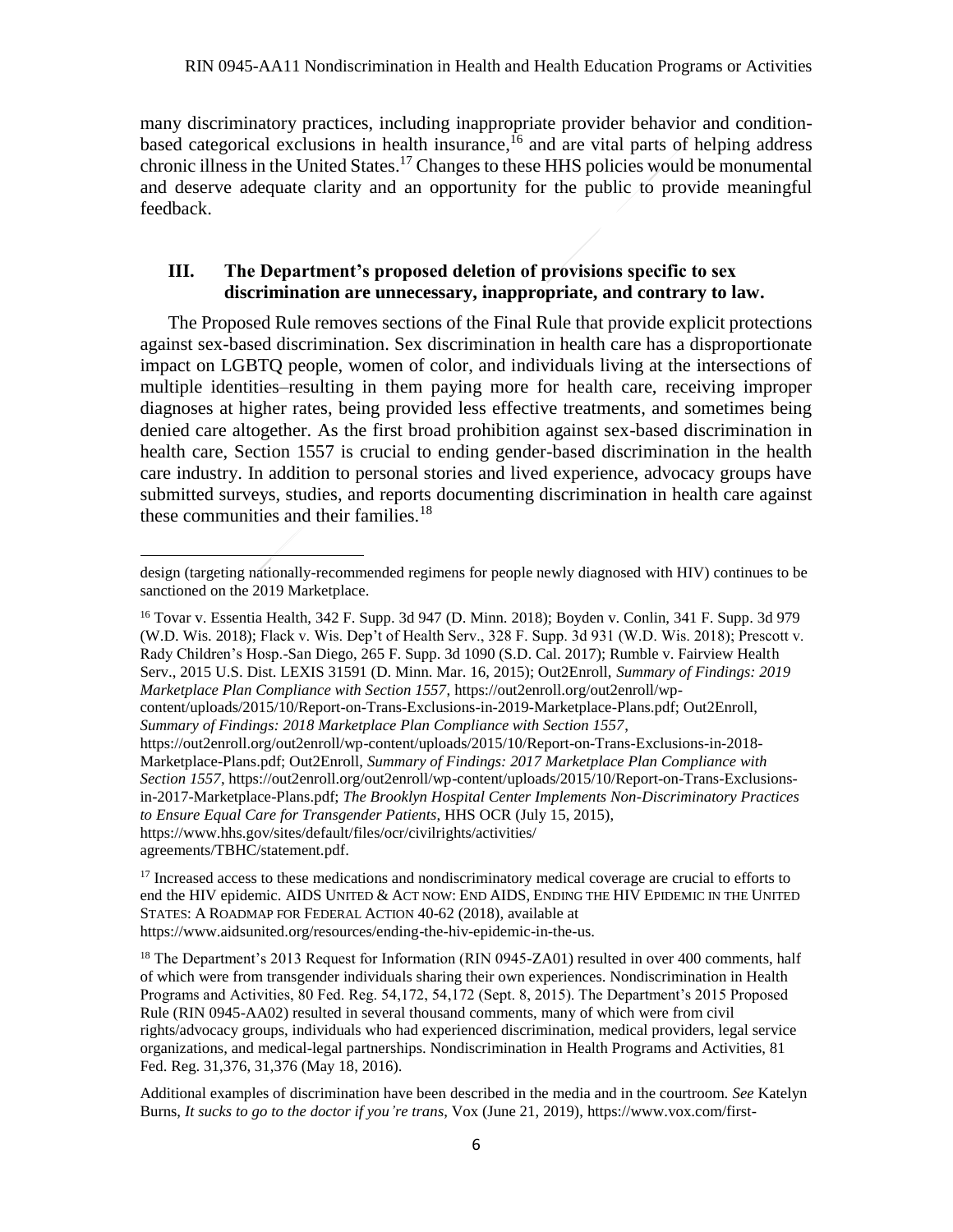The Proposed Rule deletes provisions from the Final Rule which accurately define the term "sex" and appropriately acknowledge that sex-based discrimination includes discrimination on the basis of gender identity, sex stereotyping, and termination of pregnancy. The Proposed Rule removes the entire definitions section,  $19$  incorporating a few definitions into other sections and concluding that terms not otherwise defined in the Proposed Rule are "clear enough to obviate the need for further definition."<sup>20</sup>

According to discussion in the preamble however, HHS has an inaccurate understanding of sex-based discrimination that is unnecessary, inappropriate, and contrary to law. HHS' justification for deleting the definitions section fails to adequately consider the totality of case law interpreting the term "sex" in civil rights protections and ignores the weight of Supreme Court and appellate court decisions. In 1989, the Supreme Court ruled that discrimination on the basis of sex (as prohibited in Title VII) included behavior based on expectations about how one should act or behave based on their sex.<sup>21</sup> In doing so, the Supreme Court recognized that existing federal law prohibited discrimination on the basis of sex stereotypes. $^{22}$ 

The Court's opinion has had strong influence on both Title VII and Title IX jurisprudence because it acknowledged and endorsed the idea that discrimination on the basis of sex encompasses discrimination on the basis of sex-linked characteristics, including dress, personality, and appearance.<sup>23</sup> In the Proposed Rule however, HHS looks

 $\overline{\phantom{a}}$ 

<sup>19</sup> Definitions, 45 C.F.R. § 92.4.

 $^{20}$  Nondiscrimination in Health and Health Education Programs or Activities, 84 Fed. Reg. at 27,860.

 $21$  Price Waterhouse v. Hopkins, 490 U.S. 228 (1989).

person/2019/6/21/186929

<sup>24/</sup>trump-transphobia-health-care-discrimination-protections; Oliver Knight, *Catholic Bishops Stopped My Surgery Because I'm Transgender*, ACLU (March 21, 2019), https://www.aclu.org/blog/lgbtrights/transgender-rights/catholic-bishops-stopped-my-surgery-because-im-transgender; *Faces of Breast Cancer: Jay Kallio*, New York Times (2014), https://www.nytimes.com/interactive/projects/well/breastcancer-stories/stories/717; Yusef Najafi, *A Life Remembered*, METRO WEEKLY (Dec. 20, 2006), https://www.metroweekly.com/2006/12/a-life-remembered/ ("[Tyra] Hunter's story gained national attention in 1995 when it was discovered that rescue workers had interrupted her medical treatment upon discovering she had male genitalia. Instead of providing treatment for Hunter's severe injuries, rescue workers spent time making derogatory comments.").

 $22$  "As for the legal relevance of sex stereotyping, we are beyond the day when an employer could evaluate employees by assuming or insisting that they matched the stereotype associated with their group, for, '[i]n forbidding employers to discriminate against individuals because of their sex, Congress intended to strike at the entire spectrum of disparate treatment of men and women resulting from sex stereotypes.'" Price Waterhouse v. Hopkins, 490 U.S. 228, 251 (1989) (citation omitted).

<sup>&</sup>lt;sup>23</sup> Some courts have applied this interpretation to extend Title VII's nondiscrimination protections to sexual orientation. *See* Zarda v. Altitude Express, 883 F.3d 100, (2d Cir. 2018), *cert. granted*, 139 S. Ct. 1599 (U.S. April 22, 2019) (No. 17-1623); Hively v. Ivy Tech Cmty. Coll., 853 F.3d 339 (7th Cir. 2017). While some circuit courts do not consider sexual orientation to be actionable under Title VII, they have broadened their interpretation of Title VII to include gender non-conformity. *See* Evans v. Georgia Reg'l Hosp., 850 F.3d 1248, 1254 (11th Cir. 2017), *cert. denied*, 138 S. Ct. 557 (2017); Smith v. Salem, 378 F.3d 566, 574 (6th Cir. 2004) ("After *Price Waterhouse*, an employer who discriminates against women because, for instance, they do not wear dresses or makeup, is engaging in sex discrimination because the discrimination would not occur but for the victim's sex. It follows that employers who discriminate against men because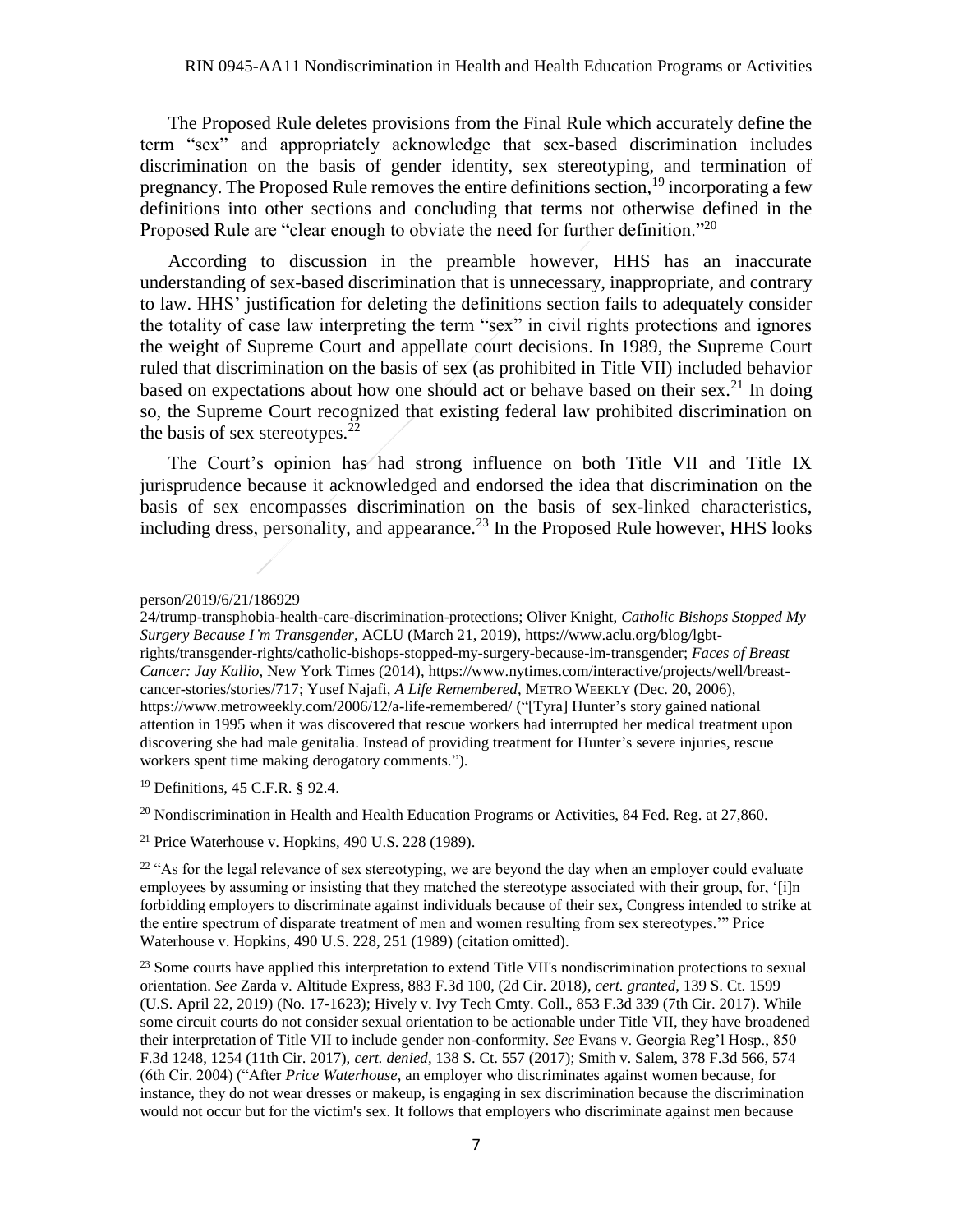to implement a more narrow understanding than that taken up by the Supreme Court.<sup>24</sup> The Department also shifts away from broad judicial, legislative, and administrative interpretations of sex that include gender identity, and summarily dismisses the legal authority of four appellate courts in favor of advancing its own view of what constitutes sex-based discrimination under Title IX.<sup>25</sup>

Attempts to erase established Supreme Court and appellate court precedent misleads health providers, other covered entities, and consumers to believe that discrimination on the basis of sex stereotyping and gender identity is sanctioned by the agency and permitted under law. This misunderstanding can significantly impact people living with chronic illness, as studies have shown that LGBT people often have higher rates of chronic health conditions and encounter barriers to care exacerbated by stigma and discrimination.<sup>26</sup> Additionally, the wide variance in state protections for transgender people and the subsequent burdens on consumers, insurers, and state agencies has underscored the need for a federal "floor" of nondiscrimination protections.<sup>27</sup>

 $\overline{a}$ 

<sup>26</sup> *See, e.g.*, Kellan Baker & Jeff Krehely, *How Health Care Reform Will Help LGBT Elders*, 21 PUBLIC POLICY & AGING REPORT 19 (2011); Walter O. Bockting, et al., *Stigma, Mental Health, and Resilience in an Online Sample of the US Transgender Population*, 103 AM. J. PUB. HEALTH 943, 943 (2013); CECILIA CHUNG, ET AL., TRANSGENDER LAW CENTER, POSITIVELY TRANS: INITIAL REPORT OF A NATIONAL NEEDS ASSESSMENT OF TRANSGENDER AND GENDER NON-CONFORMING PEOPLE LIVING WITH HIV (2016), http://transgenderlawcenter.org/wp-content/uploads/

2016/02/PositivelyTrans-2015-7-border-FINAL.pdf; ANDREW CRAY, ET AL., CENTER FOR AMERICAN PROGRESS, SEEKING SHELTER: THE EXPERIENCES AND UNMET NEEDS OF LGBT HOMELESS YOUTH 18-19 (2013), https://cdn.americanprogress.org/wp-content/uploads/2013/09/LGBTHomelessYouth.pdf; ANN P. HAAS, ET AL., SUICIDE ATTEMPTS AMONG TRANSGENDER AND GENDER NON-CONFORMING ADULTS: FINDINGS OF THE NATIONAL TRANSGENDER DISCRIMINATION SURVEY 2 (2014),

https://williamsinstitute.law.ucla.edu/wp-content/uploads/AFSP-Williams-Suicide-Report-Final.pdf (finding that survey respondents living with HIV (51%), survey respondents living with disabilities (55- 65%), and survey respondents who have had a health care provider refuse to treat them due to their gender identity (60%) had higher prevalence of suicide attempts); LAMBDA LEGAL, WHEN HEALTH CARE ISN'T CARING: LAMBDA LEGAL'S SURVEY OF DISCRIMINATION AGAINST LGBT PEOPLE AND PEOPLE WITH HIV 9- 16 (2010), https://www.lambdalegal.org/sites/default/files/publications/downloads/whcic-report\_whenhealth-care-isnt-caring.pdf; Ilan H. Meyer, *Why Lesbian, Gay, Bisexual, and Transgender Public Health?*, 91 AM. J. PUB. HEALTH 856, 856-57 (2001); Office of Disease Prevention and Health Promotion, *Lesbian, Gay, Bisexual, and Transgender Health*[, https://www.healthypeople.gov/2020/topics-](https://www.healthypeople.gov/2020/topics-objectives/topic/lesbian-gay-bisexual-and-transgender-health)

they *do* wear dresses and makeup, or otherwise act femininely, are also engaging in sex discrimination, because the discrimination would not occur but for the victim's sex.").

<sup>&</sup>lt;sup>24</sup> Nondiscrimination in Health and Health Education Programs or Activities, 84 Fed. Reg. at 27,884.

<sup>25</sup> *See* Doe by & through Doe v. Boyertown Area Sch. Dist., 897 F.3d 518 (3d Cir. 2018), *cert. denied*, 2019 U.S. App. Lexis 3666 (U.S. May 28, 2019) (No. 18-658); Whitaker v. Kenosha Unified Sch. Dist. No. 1 Bd. of Educ., 858 F.3d 1034, 1051 (7th Cir. 2017), *cert. dismissed*, 138 S. Ct. 1260 (U.S. 2018); G.G. v. Gloucester Cty. Sch. Bd., 822 F.3d 709, 718 (4th Cir. 2016), *vacated*, 137 S. Ct. 1239 (U.S. 2017) (vacating judgment and remanding the case back to the Fourth Circuit in light of new Department of Education guidance); Dodds v. U.S. Dept. of Education, 845 F.3d 217 (6th Cir. 2016).

[objectives/topic/lesbian-gay-bisexual-and-transgender-health](https://www.healthypeople.gov/2020/topics-objectives/topic/lesbian-gay-bisexual-and-transgender-health) (last visited Aug. 13, 2019); Cigna, *LGBT Health Disparities* (Feb. 2017), https://www.cigna.com/individuals-families/health-wellness/lgbtdisparities.

<sup>&</sup>lt;sup>27</sup> Removal of discrimination protections for the transgender community will create uncertainty for consumers and insurance companies, and increase the burden on state regulatory agencies. Letter from 18 Insurance Commissioners to Secretary Alex M. Azar II (Aug. 5, 2019),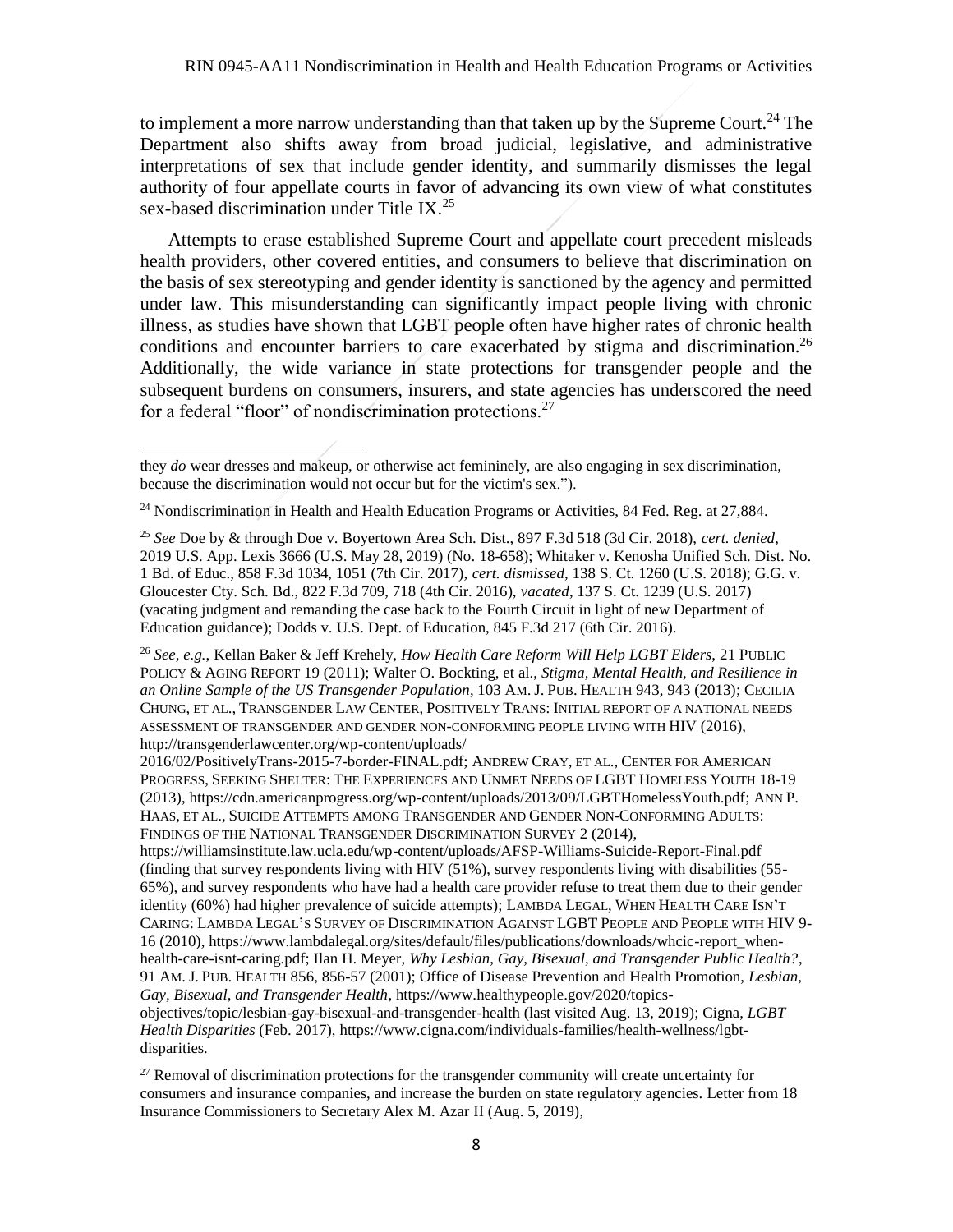While the Department acknowledges that it has not fully captured how the Proposed Rule would negatively impact the civil rights of transgender and gender non-conforming people, HHS proposes deletions that would allow organizations to reintroduce discriminatory policies and practices. Analyses have shown that Section 1557 has resulted in a number of affordable health care plans removing coverage exclusions for transitionrelated care.<sup>28</sup> Rescinding these explicit protections would encourage covered entities to return to pre-ACA practices of discriminating against consumers who are transgender or who otherwise seek coverage of transition-related services.

#### **IV. The Department proposes changes to Section 1557 regulations that impermissibly introduce new religious exemptions into nondiscrimination provisions and would allow increased discrimination against vulnerable communities.**

Sex discrimination takes many forms and can occur at every step in the health care system—from obtaining affordable insurance coverage to the treatment received in examination rooms. Sex-based discrimination can have serious adverse impacts, including higher costs for health care coverage, improper diagnoses, and less effective treatments.<sup>29</sup> Additionally, the effects of sex discrimination for women of color can compound other forms of discrimination they face, including racial discrimination, and disparities they already experience in access to health care and positive health outcomes.  $30$ 

 $\overline{\phantom{a}}$ 

<sup>28</sup> *See, e.g.*, Out2Enroll, *Summary of Findings: 2017 Marketplace Plan Compliance with Section 1557*, [https://out2enroll.org/out2enroll/wp-content/uploads/2015/10/Report-on-Trans-Exclusions-in-2017-](https://out2enroll.org/out2enroll/wp-content/uploads/2015/10/Report-on-Trans-Exclusions-in-2017-Marketplace-Plans.pdf) [Marketplace-Plans.pdf.](https://out2enroll.org/out2enroll/wp-content/uploads/2015/10/Report-on-Trans-Exclusions-in-2017-Marketplace-Plans.pdf) The Department suggests that because Judge O'Connor issued a preliminary injunction against enforcement of parts of the Final Rule prior to the 2017 plan year, consumers "could not have developed a reliance interest on the enjoined parts of the rule." Nondiscrimination in Health and Health Education Programs or Activities, 84 Fed. Reg. at 27,886. However, insurers selling Qualified Health Plans in 2017 would have had to complete a multi-month long certification process with the Department and were marketing and enrolling consumers into their plans prior to Judge O'Connor's preliminary injunction on New Year's Eve. Additionally, the Department had finalized Marketplace rules that prohibited insurers from using market practices or benefit designs that discourage the enrollment of people with significant health conditions or discriminate against people due to their gender identity in 2013 and prohibited exchanges and Qualified Health Plan issuers from discriminating on the basis of gender identity in 2012. Patient Protection and Affordable Care Act; Health Insurance Market Rules; Rate Review, 78 Fed. Reg. 13,406, 13,438 (Feb. 27, 2013) (codified as 45 C.F.R. §§ 147.104(e)); Patient Protection and Affordable Care Act; Establishment of Exchanges and Qualified Health Plans; Exchange Standards for Employers, 77 Fed. Reg. 18,310, 18,447 (codified as 45 CFR 155.120(c)(2), 156.200(e)). These rules were well noted by consumer advocacy organizations and highlighted in outreach to the LGBT community.

<sup>29</sup> *See generally* ROBERT WOOD JOHNSON FOUNDATION, ET AL., DISCRIMINATION IN AMERICA: FINAL SUMMARY 13 (2018),

[https://www.rwjf.org/content/dam/farm/reports/surveys\\_and\\_polls/2018/rwjf443620..](https://www.rwjf.org/content/dam/farm/reports/surveys_and_polls/2018/rwjf443620)

https://www.insurance.ca.gov/0400-news/0100-press-releases/2019/

upload/nr057LtrToAzarSec1557-080519.pdf. The Proposed Rule would also create an "uneven playing field among insurers." *Id* on 2.

<sup>30</sup> *See generally* MARTHA HOSTETTER & SARAH KLEIN, THE COMMONWEALTH FUND, *IN FOCUS: REDUCING RACIAL DISPARITIES IN HEALTH CARE BY CONFRONTING RACISM* (2018), https://www.commonwealthfund.org/publications/ newsletter-article/2018/sep/focus-reducing-racial-disparities-health-care-confronting.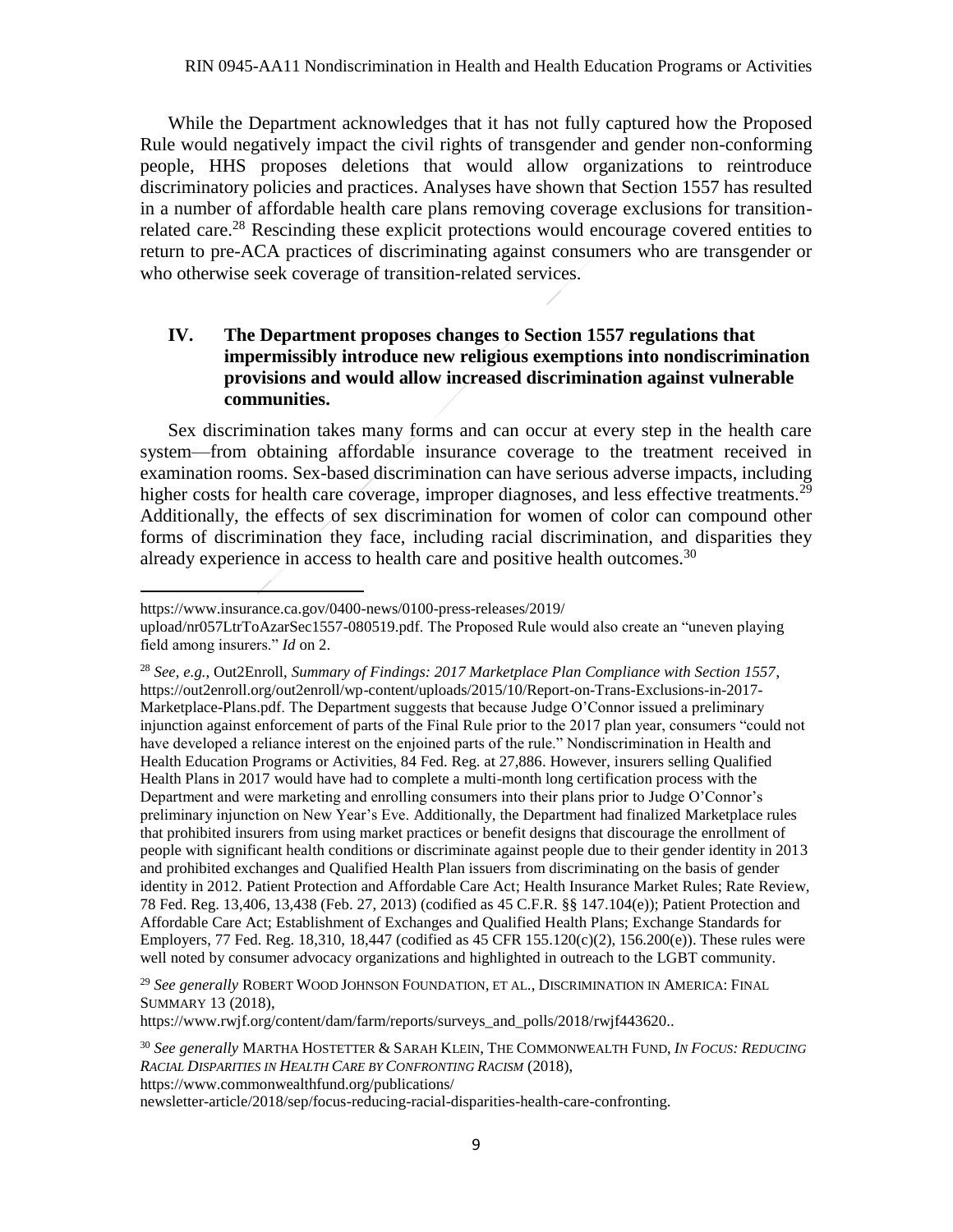The Proposed Rule attempts to roll back protections for certain types of sex discrimination under Section 1557, including discrimination on the basis of pregnancy, false pregnancy, termination of pregnancy, or recovery therefrom, childbirth or related conditions. Although HHS acknowledges in the Proposed Rule's preamble that the prohibition against sex discrimination includes termination of pregnancy, the Department refuses to state whether it would enforce those protections. Instead, the Department proposes to delete the Final Rule's clarification that the ban on sex discrimination includes all pregnancy-related care, and in doing so, illegally attempts to eliminate express protections that apply to someone who has had an abortion or has experienced a miscarriage or ectopic pregnancy and needs care for those conditions as well. While the scope of protection under Section 1557 is clear, illegal discrimination is likely to flourish if implementing regulations and HHS enforcement is purposefully ambiguous.

The Proposed Rule seeks to unlawfully incorporate Title IX's "Danforth Amendment", which carves out abortion care and coverage from the ban on discrimination of sex in the education context. Congress did not include the Title IX exceptions, including the Danforth Amendment, either explicitly or by reference, in Section 1557. The Proposed Rule's unlawful incorporation of the Danforth Amendment is yet another attack on abortion care and serves as an additional barrier for people to access affordable and comprehensive health care. These attacks could embolden illegal discrimination that will fall heaviest on those least able to seek health care elsewhere, including women living in rural areas and women of color, who already face harassment and discrimination by providers during pregnancy, contributing to Black and Native American women's unacceptably high rates of health-related pregnancy complications and death.<sup>31</sup>

The Proposed Rule also attempts to impermissibly apply Title IX's religious exemption, along with other unrelated rules, to Section 1557's prohibition on sex discrimination in health programs and activities. The Department's attempt to incorporate these restrictions violates the plain language of the statute and is contrary to the express purpose of Section 1557. If finalized, these new restrictions could allow for religiouslyaffiliated hospitals and other health care entities to discriminate against patients based on sex, disproportionately harming LGBTQ people, people seeking reproductive health services, including abortion care, and those living at the intersection of these identities.<sup>32</sup>

Allowing a religious exemption to Section 1557's protection against sex discrimination could have far-reaching negative consequences. Incorporating Title IX's religious exemption could create new instances in which health care providers, including insurance

<sup>31</sup> *See, e.g.*, NATIONAL PARTNERSHIP FOR WOMEN & FAMILIES, BLACK WOMEN'S MATERNAL HEALTH (2018)[, http://www.nationalpartnership.org/our-work/resources/health-care/maternity/black-womens](http://www.nationalpartnership.org/our-work/resources/health-care/maternity/black-womens-maternal-health-issue-brief.pdf)[maternal-health-issue-brief.pdf;](http://www.nationalpartnership.org/our-work/resources/health-care/maternity/black-womens-maternal-health-issue-brief.pdf) Lucy Truschel & Cristina Novoa, *American Indian and Alaska Native Maternal and Infant Mortality: Challenges and Opportunities*, CENTER FOR AMERICAN PROGRESS (July 9, 2018), https://www.americanprogress.

org/issues/early-childhood/news/2018/07/09/451344/american-indian-alaska-native-maternal-infantmortality-challenges-opportunities/.

 $32$  For more information about how religious exemptions can embolden discrimination against vulnerable communities, see comments made in response to "Protecting Statutory Conscience Rights in Health Care; Delegations of Authority" (RIN 0945-ZA03) submitted by the NMAC (formerly the National AIDS Minority Council) and the Williams Institute.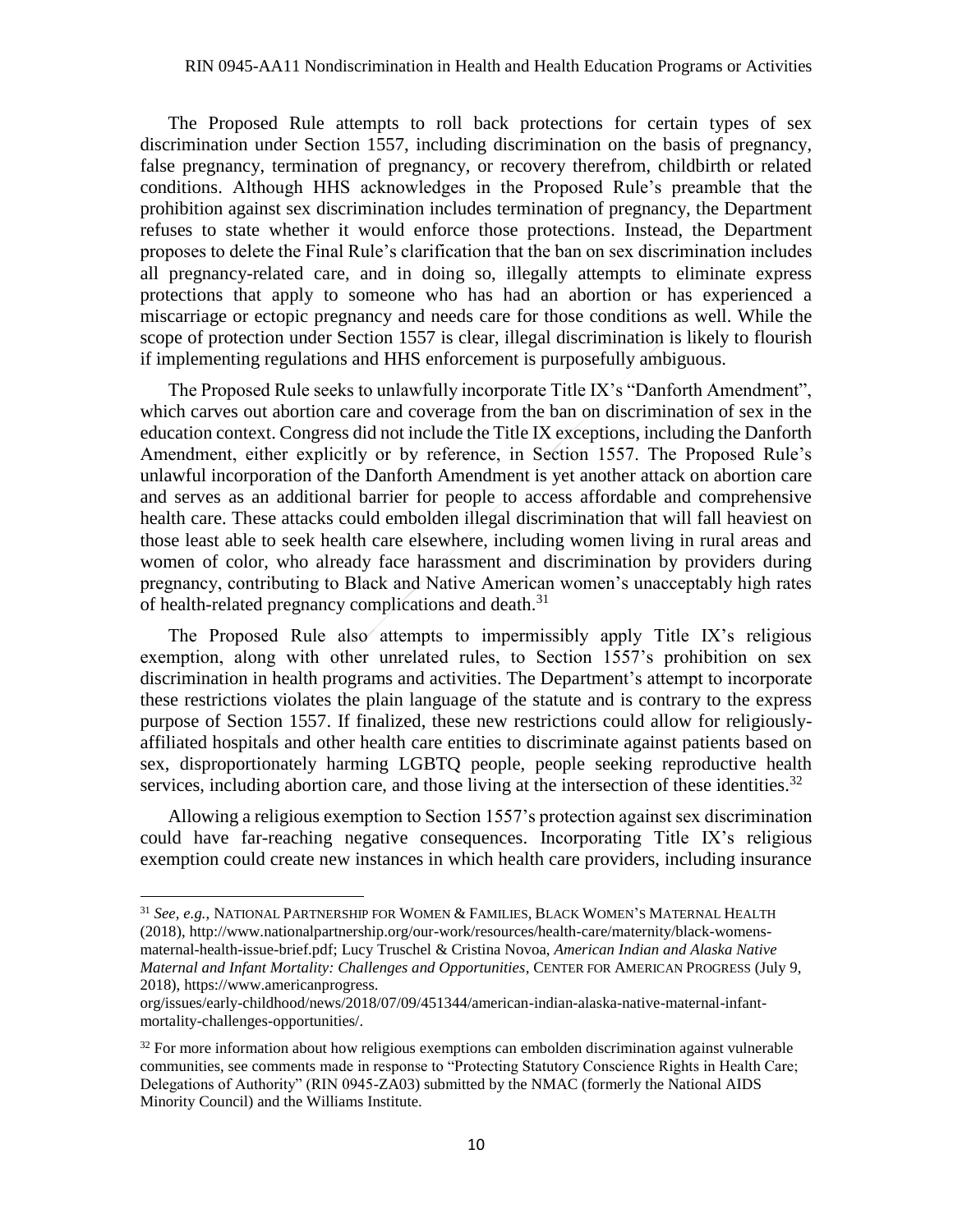companies, hospitals, doctors, or nurses, allow their beliefs to determine patient care, opening the door to illegal discrimination and substandard care. The proposed changes would impact a broad range of health care services, including contraception, certain fertility treatments, abortion, gender-affirming care, and end-of-life care.<sup>33</sup> Studies have already tracked the proliferation of entities that use religious beliefs to discriminate against patients and the growing number of religiously-affiliated entities that provide health care and related services, but refuse to provide certain care based on religious beliefs.<sup>34</sup> The Proposed Rule would encourage these entities to engage in illegal discrimination, and would have the impact of blocking vulnerable communities from the health care they need.

#### **V. The Department proposes changes to Section 1557 regulations that impermissibly eliminate and weaken protections for individuals who are limited English proficient.**

The Department's proposed changes to language access provisions would eliminate and weaken protections for individuals who are limited English proficient ("LEP individuals"). Limited English proficiency often exacerbates the effects of low health literacy, especially when LEP individuals do not have access to materials that help them better understand basic health information, access preventive services, or avoid adverse events.<sup>35</sup> These barriers can complicate the management of chronic illnesses and disabilities, and lead to poorer health outcomes for already disadvantaged communities.<sup>36</sup> The Department failed to follow its own balancing principles (identified in the 2003 HHS

<sup>&</sup>lt;sup>33</sup> Many professional associations have issued statements against the denial of care based on religious objections to the services in question or the patient in need. *See, e.g.,* American College of Obstetricians and Gynecologists, *America's Frontline Physicians Urge Trump Administration to Protect Transgender Patients and Women's Reproductive Health*[, https://m.acog.org/About-ACOG/News-](https://m.acog.org/About-ACOG/News-Room/Statements/2019/Physicians-Urge-Trump-Administration-to-Protect-Transgender-Patients-and-Womens-Health?p=1)

[Room/Statements/2019/Physicians-Urge-Trump-Administration-to-Protect-Transgender-Patients-and-](https://m.acog.org/About-ACOG/News-Room/Statements/2019/Physicians-Urge-Trump-Administration-to-Protect-Transgender-Patients-and-Womens-Health?p=1)[Womens-Health?p=1](https://m.acog.org/About-ACOG/News-Room/Statements/2019/Physicians-Urge-Trump-Administration-to-Protect-Transgender-Patients-and-Womens-Health?p=1) (May 28, 2019) (joined by the American Academy of Family Physicians, the American Academy of Pediatrics, the American College of Physicians, the American Osteopathic Association, and the American Psychiatric Association); World Professional Association for Transgender Health, *WPATH Board Responds to Health Care Policies and Practices Imposed by Certain Religious Institutions*, https://www.wpath.org/media/cms/Documents/Public%20Policies/2019/5- 16\_Religious%20Institution

<sup>%20</sup>Health%20Policies.pdf (May 17, 2019) (joined by the American Medical Association, the American Psychological Association, the American Psychiatric Association, and the American Academy of Pediatrics).

<sup>34</sup> *See*, *e.g.*, LOIS UTTLEY, ET AL., AM. CIVIL LIBERTIES UNION & MERGERWATCH, *MISCARRIAGE OF MEDICINE: THE GROWTH OF CATHOLIC HOSPITALS AND THE THREAT TO REPRODUCTIVE HEALTH CARE* (2013), http://www.merger

watch.org/storage/pdf-files/Growth-of-Catholic-Hospitals-2013.pdf; LOIS UTTLEY & CHRISTINE KHAIKIN, GROWTH OF CATHOLIC HOSPITALS AND HEALTH SYSTEMS: 2016 UPDATE OF THE MISCARRIAGE OF MEDICINE REPORT (2016), [http://www.mergerwatch.org/storage/pdf-files/MW\\_Update-2016-](http://www.mergerwatch.org/storage/pdf-files/MW_Update-2016-MiscarrOfMedicine-report.pdf) [MiscarrOfMedicine-report.pdf.](http://www.mergerwatch.org/storage/pdf-files/MW_Update-2016-MiscarrOfMedicine-report.pdf)

<sup>35</sup> *See, e.g.*, Tentine Sentell & Kathryn L. Braun, *Low Health Literacy, Limited English Proficiency, and Health Status in Asians, Latinos, and Other Racial/Ethnic Groups in California*, 17 J. HEALTH COMM. 82 (2012).

<sup>36</sup> *See generally* Chandrika Divi, et al., *Language Proficiency and Adverse Events in U.S. Hospitals: A Pilot Study*, 19 INT'L J. QUALITY IN HEALTH CARE 60 (2007).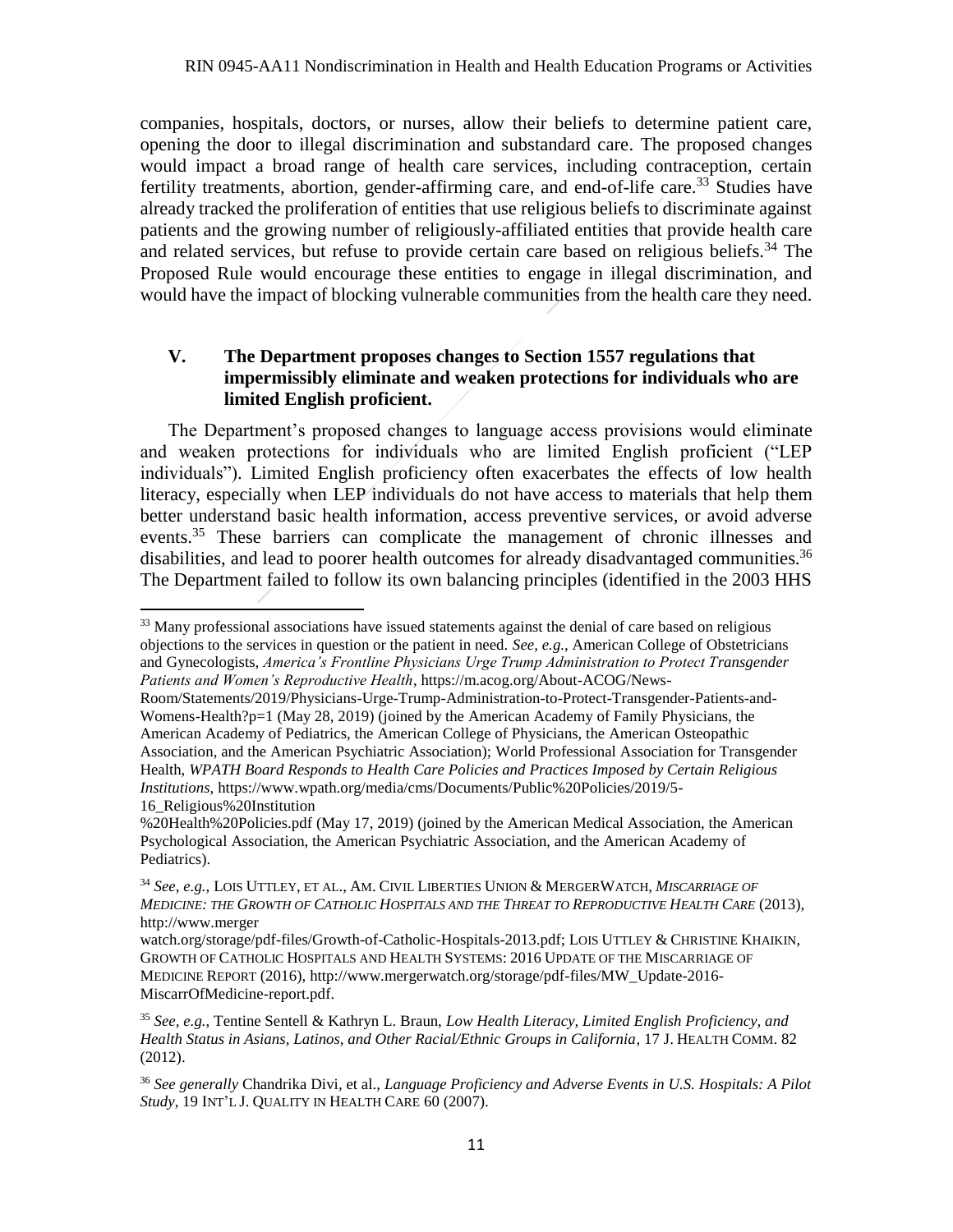LEP Guidance<sup>37</sup>) when it created a proposed rule that focused most significantly on the costs of compliance to covered entities, devoting minimal discussion and analysis to the costs to LEP individuals and prioritizing organizations over the communities Section 1557 is meant to protect.

CIDP strongly opposes the repeal of the requirement that covered entities provide a notice of nondiscrimination that informs the public of their legal rights. While this change impacts all individuals, including native English speakers, the change will have a disproportionate impact on LEP individuals and those who are unfamiliar with applicable civil rights protections. The Department has provided no explanation for how individuals will be aware of their rights and how elimination of notices will not deny LEP individuals, individuals living with chronic illnesses and disabilities, and others with meaningful access to nondiscriminatory health care.

We also strongly oppose the Department's proposed repeal of the requirement for covered entities to provide in-language taglines informing recipients of the availability of language assistance on significant documents. Taglines are not only well-supported by long-standing federal regulations, guidance, and practice,<sup>38</sup> but they are necessary to ensure that LEP individuals are made aware of and are reminded that auxiliary aids and services or language assistance services are available. The requirement to include taglines in all significant communications also prompts covered entities to ensure these resources are available for LEP members at all stages of receiving and paying for covered benefits.

CIDP membership strongly oppose the Proposed Rule's repeal of requirements that help LEP consumers understand the protections and resources available to them in health settings. The fact that an "overwhelming majority of beneficiaries speak English" does not provide compelling support to rescind protections designed for beneficiaries who have limited English proficiency.<sup>39</sup> The Proposed Rule repeals provisions that were practical, effective, fiscally responsible, reasonable, and responsive to the circumstances relevant to health care programs and activities, and instead prioritizes covered entities' resources and consumers' "annoyance" over the civil rights of LEP individuals.

 $\overline{\phantom{a}}$ 

 $37$  "First we must ensure that federally assisted programs aimed at the American public do not leave some behind simply because they face challenges communicating in English." Guidance to Federal Financial Assistance Recipients: Providing Meaningful Access to Individuals Who Have Limited English Proficiency in Compliance With Title VI of the Civil Rights Act of 1964, 68 Fed. Reg. 34,698, 34,699 (June 10, 2003).

<sup>38</sup> *See* DOJ Public dissemination of title VI information, 29 C.F.R. § 42.405(d)(1); HHS Consumer assistance tools and programs of an Exchange, 45 C.F.R. § 155.205(c)(2)(iii); CMS (Medicaid Managed Care) Information requirements, 42 C.F.R. § 438.10(d)(3); DOL Discrimination prohibited based on national origin, including limited English proficiency, 29 C.F.R. § 38.9(g)(3); USDA (SNAP) Program administration and personnel requirements, 7 C.F.R. § 272.4(b); Guidance to Federal Financial Assistance Recipients: Providing Meaningful Access to Individuals Who Have Limited English Proficiency in Compliance With Title VI of the Civil Rights Act of 1964, 68 Fed. Reg. 34,698 (June 10, 2003).

<sup>&</sup>lt;sup>39</sup> Nondiscrimination in Health and Health Education Programs or Activities, 84 Fed. Reg. at 27,858-59.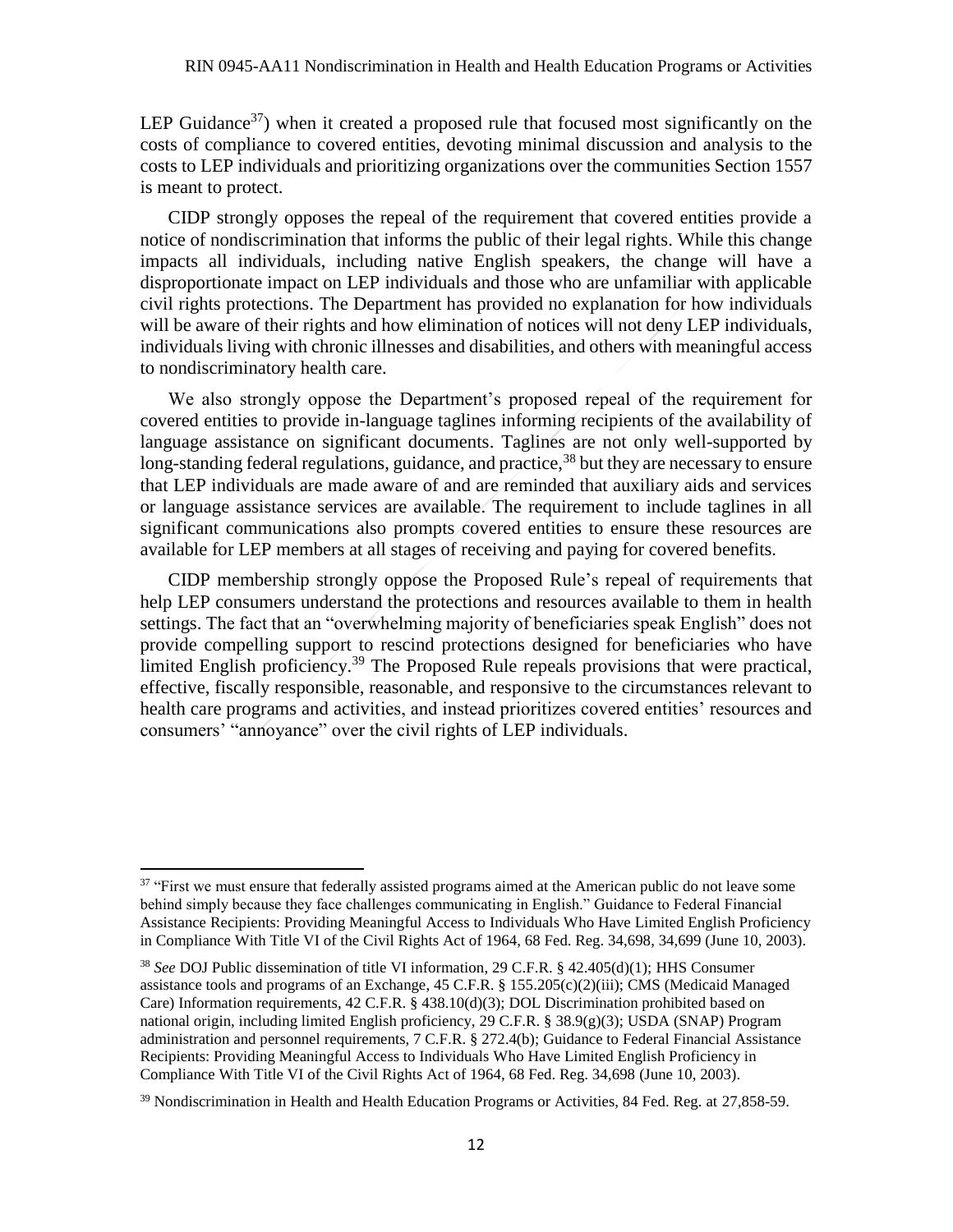## **VI. In general, the Department inappropriately proposes changes to Section 1557 and other unrelated regulations, and should rescind the Proposed Rule in its entirety to avoid sanctioning the violation of civil rights and weakening robust enforcement mechanisms.**

The Department's Proposed Rule is inappropriately broad and introduces premature changes to Section 1557 regulations and other unrelated rules. The Department notably proposes changes to sections of the CFR that were promulgated separately from and prior to the 2016 Final Rule.<sup>40</sup> In some cases, these rules arise out of statutes different from Section 1557, statutes that the Department fails to consider in its totality in the Proposed Rule. If the Proposed Rule is implemented, express prohibitions on discrimination based on sexual orientation and gender identity would be eliminated from regulations addressing private insurance, certain Medicaid and Medicare organizations, and education programs. These programs are especially important for LGBT people living with chronic illnesses, as they help patients better manage chronic conditions like asthma, diabetes, mood disorders, diabetes, and cardiovascular diseases.<sup>41</sup>

Additionally, the Department prematurely proposes changes to Section 1557 regulations. The Supreme Court is scheduled to hear oral arguments and address whether sex-based discrimination protections in employment law extend to discrimination based on sexual orientation and gender identity.<sup>42</sup> While these cases rely on Title VII and not Title IX, the Supreme Court's resulting decisions will undoubtedly introduce new considerations for the Department and the public should have the opportunity to address the impact of the Court's decisions on HHS' interpretation of Section 1557.

The Department also includes changes that would undermine the enforcement of and remedies available to protected classes for Section 1557 violations. The Proposed Rule removes provisions that recognize a private right of action in federal court and allow for money damages in administrative and judicial actions bought under Section 1557. The Proposed Rule also attempts to limit available enforcement mechanisms for each protected characteristic to those available under their respective reference statutes (Title Vi, Title IX, Section 504 of the Rehabilitation Act, and the Age Discrimination Act). However, Section 1557 built and expanded prior civil rights laws such that individuals seeking to enforce

 $\overline{\phantom{a}}$ 

<sup>40</sup> Nondiscrimination in Health and Health Education Programs or Activities, 84 Fed. Reg. at 27,889-94 (proposing to amend 45 C.F.R. §§ 147.104(e), 155.120(c)(ii), 155.220(j)(2), 156.200(e), 156.1230(b)(3); 42 C.F.R. §§ 438.3(d)(4) 438.206(c)(2), 438.262; 42 C.F.R. §§ 460.98(b)(3), 460.112(a)).

<sup>&</sup>lt;sup>41</sup> The Value of Medicaid: How Coverage Impacts the Care of Serious Chronic Health Conditions 2018, AMERICA'S HEALTH INSURANCE PLANS (Nov. 2018), available at https://www.ahip.org/the-value-ofmedicaid-issue-brief/. *See also* KAISER FAMILY FOUNDATION, THE ROLE OF MEDICAID FOR PEOPLE WITH DIABETES (Nov. 2012), https://www.kff.org/wp-content/uploads/2013/01/8383\_d.pdf; KAISER FAMILY FOUNDATION, THE ROLE OF MEDICAID FOR PEOPLE WITH CARDIOVASCULAR DISEASES (Nov. 2012), https://www.kff.org/wp-content/uploads/2013/01/8383\_cd.pdf. State-by-state statistics can be found at Matt Broaddus, *On Its Anniversary, a Look at How Medicaid Helps People in Every State, CENTER ON BUDGET* AND POLICY PRIORITIES (July 30, 2019), https://www.cbpp.org/blog/on-its-anniversary-a-look-at-howmedicaid-helps-people-in-every-state.

<sup>42</sup> Zarda v. Altitude Express, 883 F.3d 100, (2d Cir. 2018), *cert. granted*, 139 S. Ct. 1599 (U.S. April 22, 2019) (No. 17-1623); R.G. & G.R. Harris Funeral Homes, Inc. v. EEOC, 884 F.3d 560 (6th Cir. 2018), *cert. granted*, 139 S. Ct. 2049 (U.S. May 13, 2019) (No. 18-107).